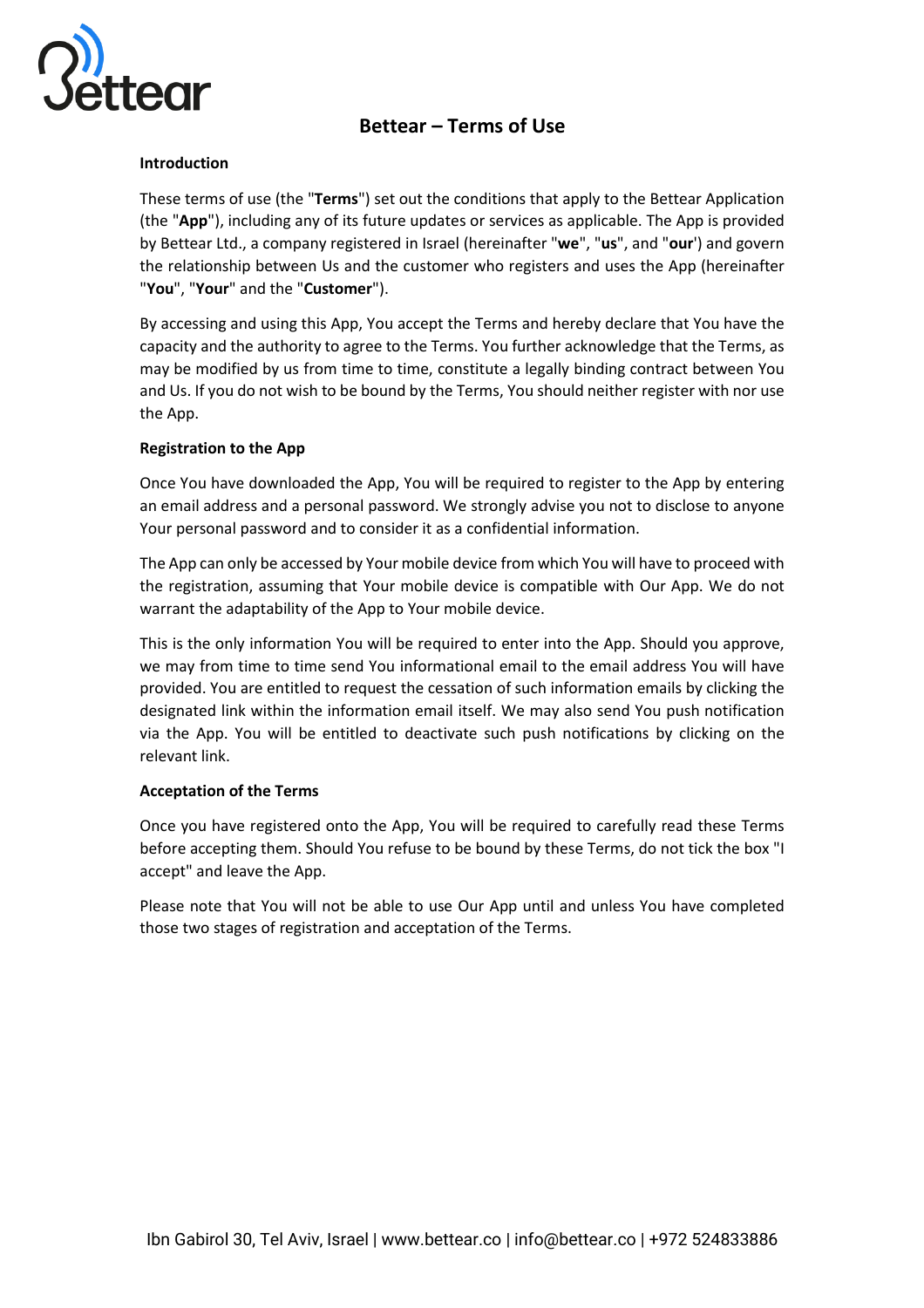

After accepting the Terms, You will be redirected to a calibration test (the "**Calibration Test**") that enables the App to determine specifications in respect of Your hearing abilities in respect of various frequencies of sound for both of Your ears.

WE STRONGLY EMPHASIZE THAT THIS CALIBRATION TEST IS NOT A MEDICAL TEST OR PROCEDURE AND SHALL NOT BE CONSIDERED AS SUCH. BESIDES, IT DOES NOT REPLACE A MEDICAL TEST PERFORMED BY A CERTIFIED PRACTITIONER.

THE CALIBRATION TEST IS MERELY A TECHNICAL TEST DESIGNED FOR THE USE OF THE 'ENHANCED HEARING' FEATURE (AS DEFINED BELOW) AND FOR THE BENEFIT OF YOUR USE WHEN USING THE APP IN DEDICATED LOCATIONS.

THE RESULTS OF SUCH TEST ARE RECORDED BY US ON OUR SERVERS. THE RESULTS OF THE CALIBRATION TEST ARE ALSO KEPT IN YOUR PERSONAL MOBILE DEVICE WITHIN THE APP.

## **Features of the App**

The App allows You to use two different features: the amplified hearing and the enhanced hearing.

The amplified hearing feature allows You to obtain, through Your headphones or any similar earphone device, a higher volume of the inbound sound in Your earphone device, without modifying the frequencies of the incoming sound.

The enhanced hearing feature uses the results of the Calibration Test to alter the frequencies of the incoming sound and modify them so as to adapt in accordance with the results of the Calibration Test so that the incoming sound transmitted through your earphone device may offer You a better hearing experience.

## **Changes in the functionality**

We reserve the right to change the design, the features and or any functionality of the App at any time and at Our sole discretion, with or without prior notice. You hereby acknowledge that You have not acquired any rights by any previous use of the App and that Our changes in the features could notably modify the features of the App. In such case, You could be advised to re-take the Calibration Test.

#### **No-cost and personal use**

At this time, the App is entirely free and does not require any payment on Your side whatsoever. It is designed for a personal non-commercial use and only for lawful purposes and in a responsible manner.

#### **Access to Internet**

The use of the App requires to be connected to internet services via a mobile service provider or via Wi-Fi. You acknowledge that You may be charged by Your mobile service provider during the use of the App for internet access (including mobile data usage) on Your device.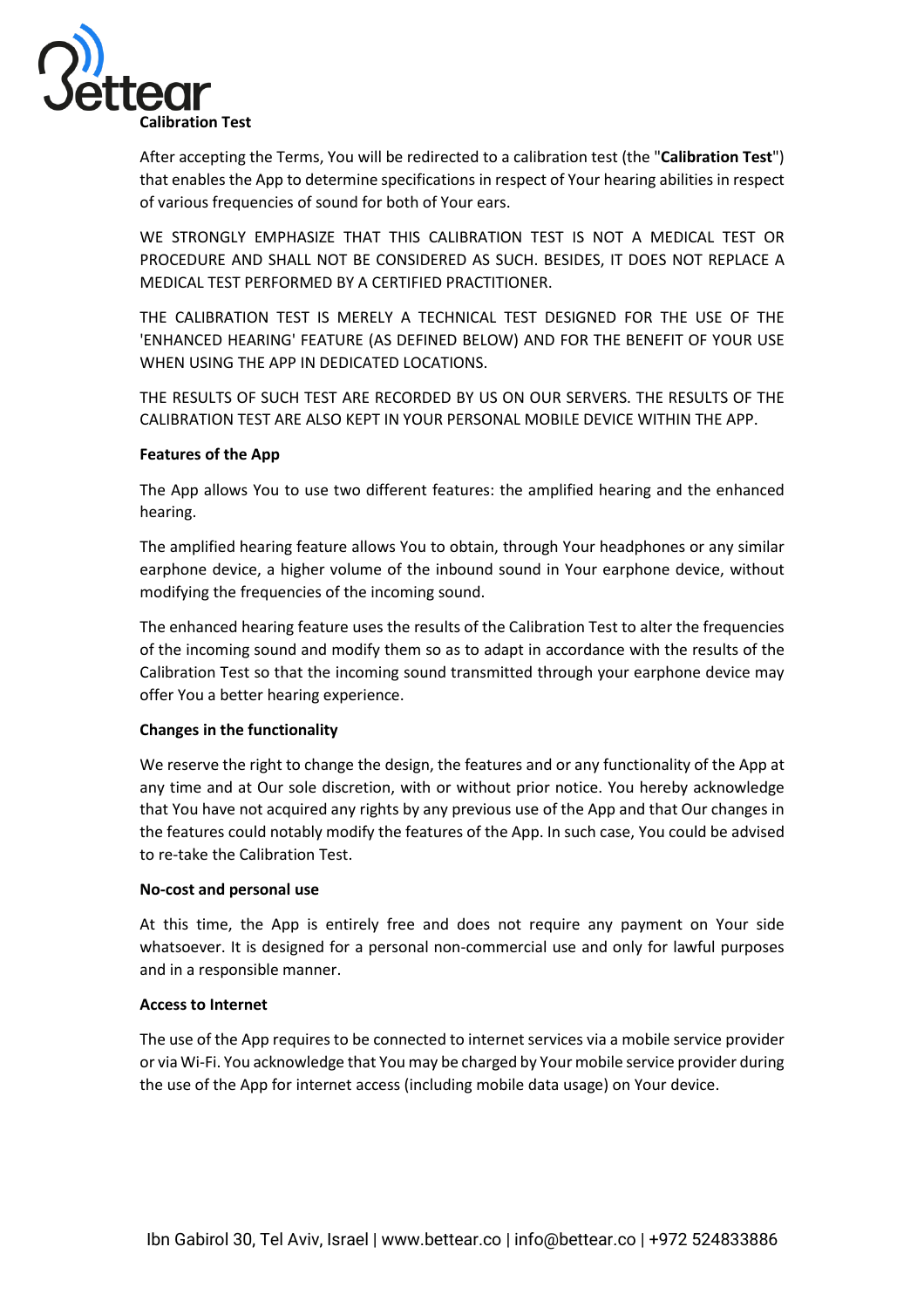

In certain locations, such as cinemas or theaters, You will be informed that Our technology is used in the relevant screening rooms. You can then activate the App and choose which feature You wish to use.

Where available, and should You allow push notifications, the App will notify You that is available for use.

## **Prohibited use**

The App is based on Our technology and You are not allowed to (i) republish, redistribute the App (ii) copy or store the App and its features in any storage device in order that allow You to download data and/or copy and/or divert the technology used by the App(iii) remove or change any content of the App (iv) attempt to circumvent security of the App or interfere with the proper function of the App or any server on which it could be hosted (v) attempt to reverse-engineer the App (vi) use the App in a way that could damage Our name or reputation (vii) anything not correlated to the regular personal use of the App.

#### **Intellectual Property**

We are at all times the sole owners of the App and all related-technology used for its operation. All intellectual property rights in the App, its content, including text, graphics, software, images, videos, sound, trademarks and logos, are exclusively owned by Us. Nothing in these Terms grants You any right in respect of any intellectual property owned by Us and You acknowledge that You do not acquire any ownership rights by accessing or using the App.

#### **Disclaimer**

YOU ACCESS AND USE THE APP ON AN 'AS IS' AND 'AS AVAILABLE' BASIS AND AT YOUR SOLE RESPONSIBILITY. WE DO NOT WARRANT ANY SPECIFIC AND DETERMINED RESULT UPON USING THE APP. MORE SPECIFICALLY, WE DO NOT WARRANT ANY RESULT AS TO YOUR EFFECTIVE HEARING AND ANY IMPROVEMENT IN YOUR HEARING ABILITY OR EXPERIANCE. WE DO NOT WARRANT THE RESTORATION OF ANY HEARING DEFICIENCY NOTABLY THROUGH THE USE OF THE ENHANCED HEARING FEATURE.

WE FURTHER DO NOT WARRANT ANY RESULT IN RESPECT OF THE QUALITY OF THE SOUND, OF THE ADAPATIBILITY TO YOUR PERSONAL HEARING PARTICULARITIES.

WE MAKE NOT REPRESENTATION OR WARRANTY AS TO THE ACCURACY, COMPLETENESS, RELIABLITY, INTEGRITY, QUALITY, FITNESS FOR PURPOSE OR ORIGINALITY OF THE FEATURES OF THE APPLICATION, AND TO THE FULLEST EXTENT PERMITTED BY LAW, ALL IMPLIED WARRANTIES CONDITIONS OR OTHER TERMS ARE HEREBY EXCLUDED.

WE ACCEPT NO LIABILITY FOR ANY LOSS OR DAMAGE OF ANY KIND INCURRED AS A RESULT OF YOUR USE OR RELIANCE ON THE FEATURES OF THE APP.

WE CANNOT AND DO NOT WARRANT THE CONTINUOUS, UNINTERRUPTED OR ERROR-FREE OPERABILITY OF THE APP. WE SHALL NOT BE LIABLE FOR ANY FAILURE TO PERFORM OR DELAY IN PERFORMANCE OF THE APP.